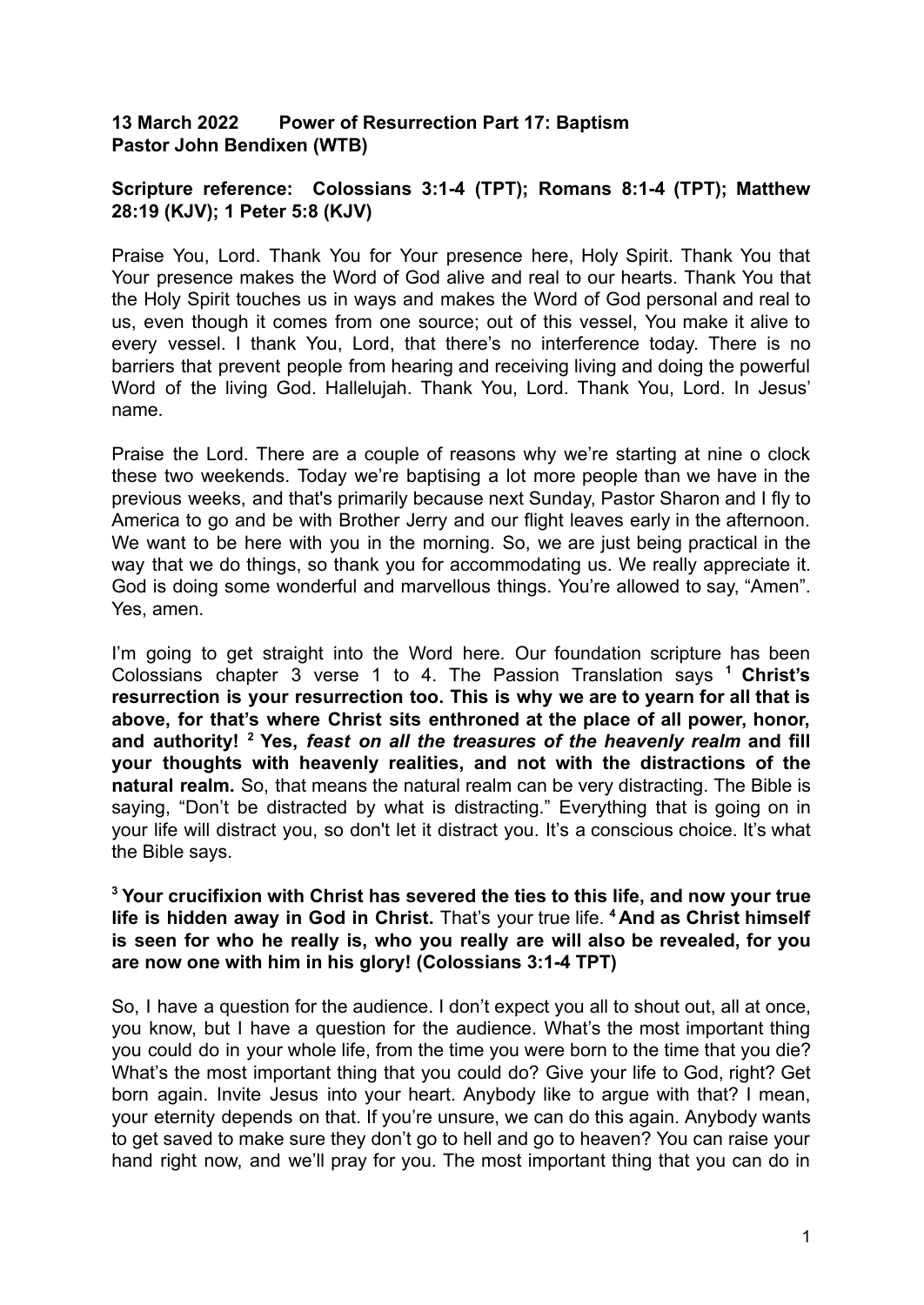your whole life, is give your heart to Jesus. That's it. That's the most important thing. So, I want everybody in the Church here this morning that agrees with this assessment of life to please say, "Amen". Good, we're in agreement then.

What's the next most important thing that could happen in your life? The first question was, what's the most important thing that must happen in your life or should happen in your life? This question is, what's the next most important thing that could happen in your life? Are your brains smoking? Shall I help you? The next most important thing that should happen in your life, is that you should make a decision to follow Jesus and become like Him. Does anyone like to argue with that?

So, the first important thing is that you must be born again. Ask Jesus to come and live in your heart. The second most important thing is that you should have Him live in your heart and become like Him. Isn't that what the scripture tells us, "That if you love Me, you will keep My commandments. You will do My Word. If you love Me, then you will love each other and walk in unity." There's a whole bunch of things that Jesus says that we should become when we become like Him. Right?

The third thing that's the most important thing that can happen in your life is debatable. Some will say, "Find a lifelong marriage partner." Others might say, "Find a career, then find a lifelong marriage partner." Some people might say, "Make a lot of money and then give it to the Kingdom." The problem is that those who make a lot of money give very little to the Kingdom. Cause money grabs them, generally speaking.

So, which is it? Which is it? Which is the third most important thing that could ever happen in your life? The first is you get born again. The second is you live your life to become like Him. What is the third most important thing that would happen in your life? For you to go about the Father's business. Right?

So, becoming like Him has an automatic response system. When I become like Him, I want to do what He tells me to do. If He's not telling you what to do, then you're not becoming like Him. Then the only reason you're saved is an insurance policy. I'm not going to go to hell. I'm going to go to Heaven. So, I have an insurance policy; all good, that's it. I don't need anything more. I'm going to live with the distractions of the natural realm; that is where I'm going to live.

How many Christians do you think live with distractions of the natural realm? Plenty, even me and you. Nè? Ja, I mean, even if you really are having the second most important thing happen to you, which is becoming like Him. You still have to contend with the distractions of this realm, as you begin to do what He calls you to do, which is the assignment that He has placed on your life.

So, if you are born again, and you're becoming like Him, who chooses your assignment? Who chooses what you're supposed to become in life? God. "No, but it's my choice. I can be anything I want to be." That is what Hollywood keeps telling me, and all the psychologists that you could ever visit, they will tell you you can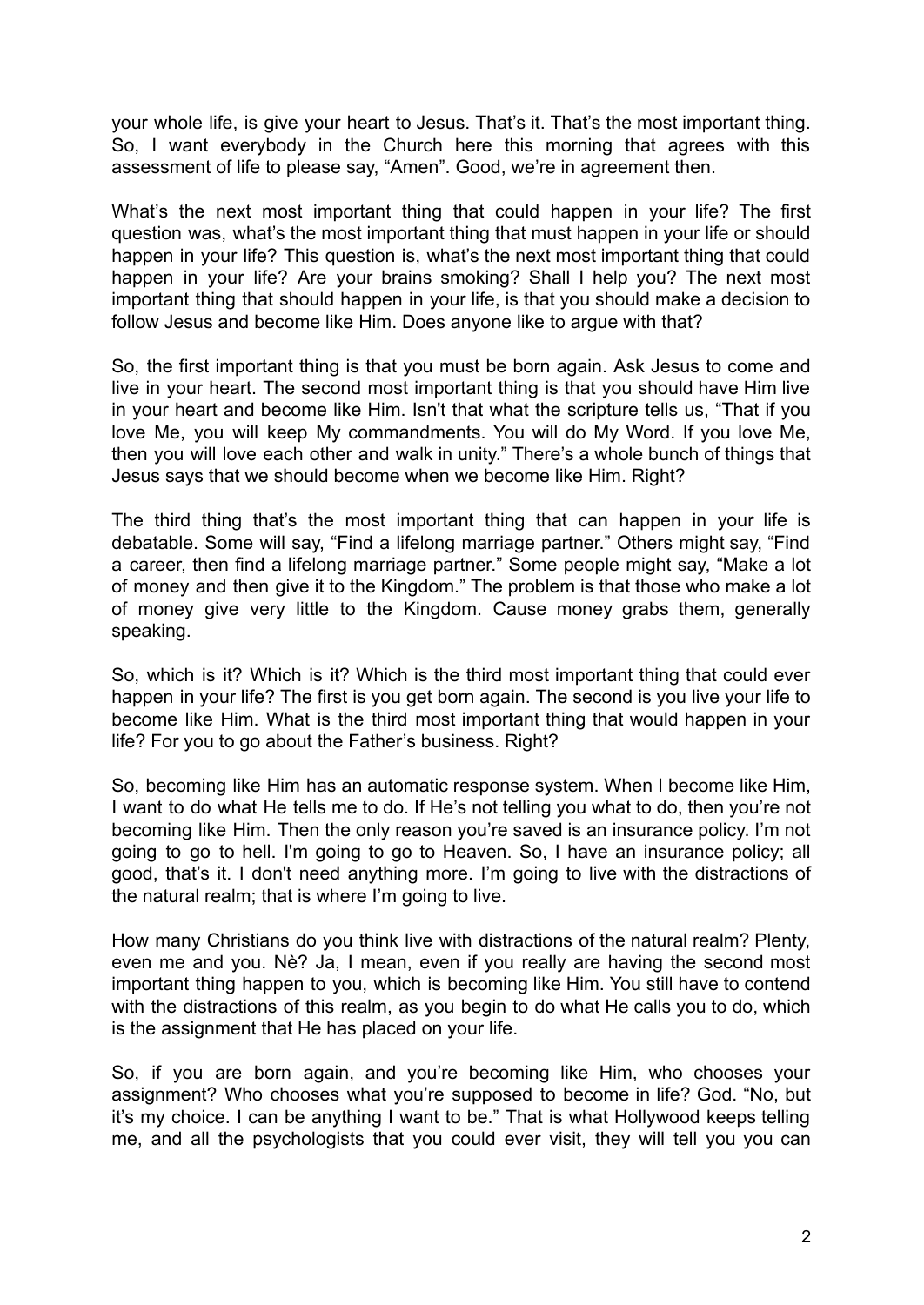become anything you want to be. You should do anything you want to do. Ahh, [*Pastor John making a sound to say no]*

Make Jesus the Lord of your life, become like Him; He tells you what to do. He tells you what your assignment is. He's given you gifts and callings. He's given all kinds of graces inside of you from before you were born before He even formed the universe He knew you. The Bible says He knew you before He even formed the worlds. He knew you with gifts and callings and things that He placed in you, so when you came to earth, you would fulfil those, not yours.

I've just had reason to read some of Charles Finney's stuff on *Revival.* He says, "*A Church should never stop a preacher from preaching very directly and touching on very sore points in people's lives."* He said*, "Because why else would you want somebody to preach to you?"* So, if you're going to church for you, to someone to preach to you to feel good, then actually you're not going to Church. You're just going to feel good. So, he says, "*If you have a preacher that preaches directly to you that makes you feel uncomfortable because the Holy Spirit is touching on points in your life directly, then you know he's hearing from God. He's preaching what God wants him to say, and you should be glad because God is working with those words in your life."* He can't work with words that are not designed by Him to come to you just because a human being thinks it will sound good to you.

I am nothing except a messenger of God, and it is my job to hear from Him to come and bring a message to you. I'm sure it is a bit uncomfortable sometimes. In fact, this morning might be a little bit uncomfortable. Right? Well, first of all, you're all born again; most of you are. The second thing is that you all want to become like Him. Right? Ja, so then the third thing is then you should welcome the idea that you can't become anything you want to become. You need to hear what God is got to say about what you become. Right?

If you're an adult person and you've spent your life building your career building things, and you're hearing this message, and you think, "But you know what, I've done a lot of things because I thought they were good things, and I made decisions for my career based on whether it is a secure income base, and it is a good career to have, and it's likely to be a career that will last for a long time. Where other people might actually not have jobs, I'll end up keeping my job because that is what I'm supposed to do." If you are in that position, it's time for you to begin to say, "Lord, I can't do anything about where I am now, but what I can do is I can become like You. The more I become like You, the more You can reveal Yourself to me so that in my becoming like You, You will reveal to me what You really want me to do."

The Lord might tell you to become and do something that is completely different to what you've been doing all these years, and your whole financial security is built around it. What happens if He tells you to do that? You think He is not going to take care of you? The big question, of course, is; Do you really hear from God? Huh? Well, the only time you can say you really hear from God is if you're spending time with Him, and you're becoming like Him, and if you're spending time with Him and you are becoming like Him, then you'll be hearing from Him. Hallelujah.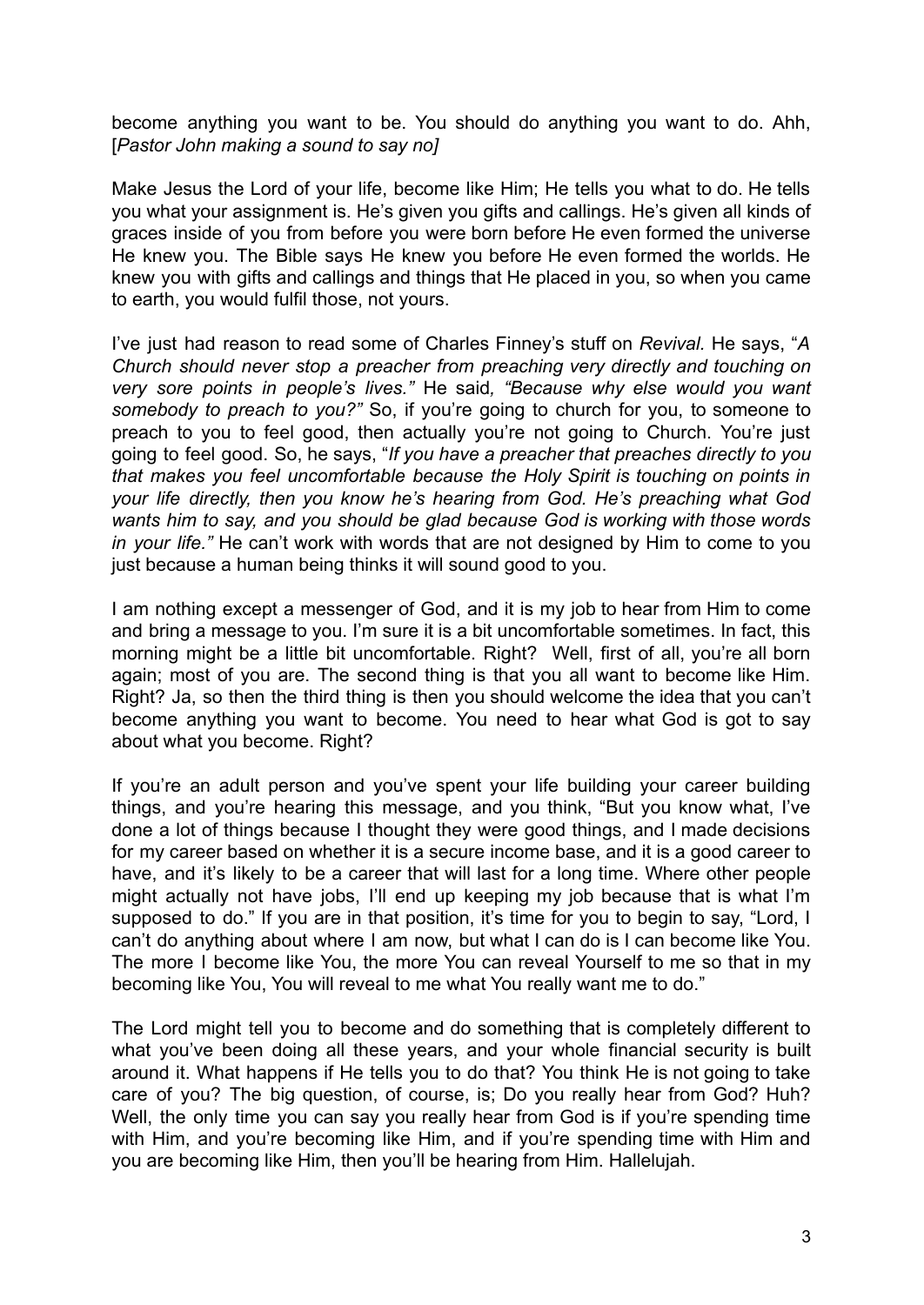Do you remember what the Lord told me to ask people wherever I go around in the world, and I minister in other churches? What's the point of being a Christian? You remember that. I'm just saying it in a slightly different way today. What's the point in becoming a Christian? It's not so, well it is so, that you can go to Heaven and not go to hell, but that's not the only reason you become a Christian. The reason you become a Christian is so that you become spiritual because only spiritual people know what's in the Kingdom of God, and they know what to bring from the Kingdom of God to the Kingdoms that are in the earth. Only spiritual people can do that, not any Christian.

There's a lot of talk in the world today about kingdom preaching and kingdom realities, and it's been my experience anyway, a lot of people that preach about the kingdom of God, they preach about how the Church must infiltrate the governments of the earth, so that we can govern the earth. I didn't see Jesus do that; I also didn't see His disciples do that. What I did see was that they brought Heaven to earth as a solution whenever an answer was needed. Wherever there was a solution needed, they had the answer because in the moment, in the place, in the time wherever you are, you bring Jesus. That's a spiritual being; that's someone who understands the Kingdom. Hallelujah.

I'm just going to go to Romans chapter 8 verse 1 to 4—the Passion Translation. **<sup>1</sup>***So now the case is closed***. There remains no accusing voice of condemnation against those who are joined in life-union with Jesus, the Anointed One.** I want to be clear about this. This is a legal exposé about a Christian's life and the way that he's permitted to live and not permitted to live according to the law and according to the law of heaven and earth and the life and death of Christ Jesus. And so, **There remains no accusing voice of condemnation against those who are joined in life-union with Jesus, the Anointed One.**

If you are in life-union with Jesus and there's an accusation that comes against you about a fault or a disobedience or about a sin in your life, you do not accept an accusing voice because your life is joined to His. You might say, "But I don't live that life perfectly, you can't, on your own, and you're going to make mistakes for sure, but you're still joined to Him because you're living in your heart with Him. So, your corrupt flesh might let you down, but your heart will always draw you to God, and you don't have to receive any accusation against you for anything.

**<sup>2</sup> For the "law" of the Spirit of life flowing through the anointing of Jesus has liberated us from the "law" of sin and death. <sup>3</sup> For God achieved what the law was unable to accomplish, because the law was limited by the weakness of human nature.** So, I spoke to you about this in previous weeks, and I'm going to put up some slides in a second here, but performance mentality of what you do right or wrong is a mentality that comes from the natural world; it doesn't come from God because God has said, "I've already achieved for you what you could never ever achieve for yourself, through Jesus."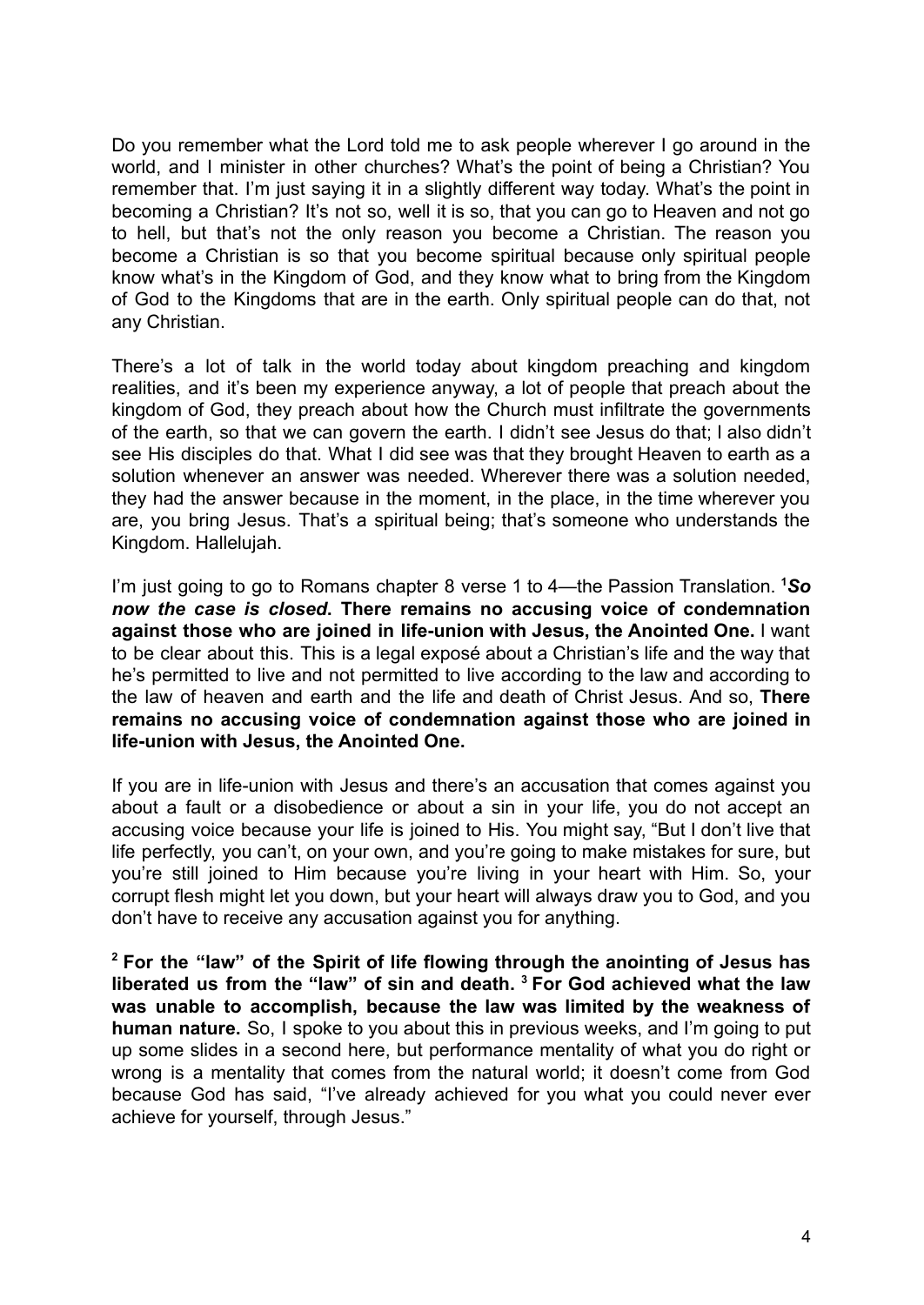**<sup>3</sup> … Yet God sent us his Son in human form to identify with human weakness. Clothed with humanity, God's Son gave his body to be the sin-offering so that God could once and for all condemn the guilt and power of sin.** Whenever you sin, guilt comes upon you; condemnation comes upon you; accusation comes upon you. The devil makes sure you get it because he wants to shame you into believing you do not have the right to be with God and you do not have the right to pray anymore. You do not have the right to worship anymore. You do not have the right to praise, and you do not have the right to give thanks, you do not have the right to pray in tongues because you have done something that's against the will of God and so he wants to accuse you, condemn you, and shame you. You don't have to take it. You hide behind the blood of Jesus.

**<sup>3</sup> … God's Son gave his body to be the sin-offering so that God could once and for all condemn the guilt and power of sin. <sup>4</sup> So now every righteous requirement of the law can be fulfilled through the Anointed One living his life in us. And we are free to live, not according to our flesh, but by the dynamic power of the Holy Spirit! (Romans 8:1-4 TPT)** So, you are free to make good choices, not bad ones. Grace is not the freedom to make bad choices and then just say you're sorry. Grace is the power that the Holy Spirit gives you to not make bad choices. When the bad choice hits you, in front of you, say, "No." Say, "No." Say, "No."

I'll tell you what, if you've got a bad habit in your life, you might feel like this is not something you can ever get rid of because it's a bad habit, by the very nature of a habit is that it consumes you and you may feel like I can't break out of this mould, I can't break out of this habit pattern, I can't break out of this thing. Well, you can. You just have to say, "No." If you say, "No," and it comes back ten minutes later, and it comes again, and you say, "Yes." You said, "No" once. Build on that. "His power gave me the grace to say, no, once. If I can do it once, I can do it again."

The next time it comes, you say no once. When it comes again, you say no twice; if it gets you the third time, now you build on twice. You are free to say, "No." You are free to live in Him. You are free to walk with Him and be a spiritual being. Hallelujah. You are free. Jesus paid the price for us to be free. He did not pay the price for us to just keep living as natural people. He paid the price for us to live as spirit beings. Spirit beings. Hallelujah.

This morning the anointing of God came upon me with such, such strength, and I said, "Lord, some of the things that I might say today might offend some people." He said, "And so?" He said, "And so? Just about every time I spoke, I offended somebody, but I also healed a lot of people, and a lot of people followed the truth and the light. So, don't worry about those that you actually offend."

Cause you see, sometimes what happens is, that when the Holy Spirit brings a Word to you that's alive, and it's real, it feels like I'm talking to you and that I know something about you. Cause maybe you shared something about yourself to someone else, and now you think I know something about you. When actually, I'm preaching to all of you because of what the Holy Spirit told me to preach. If it is that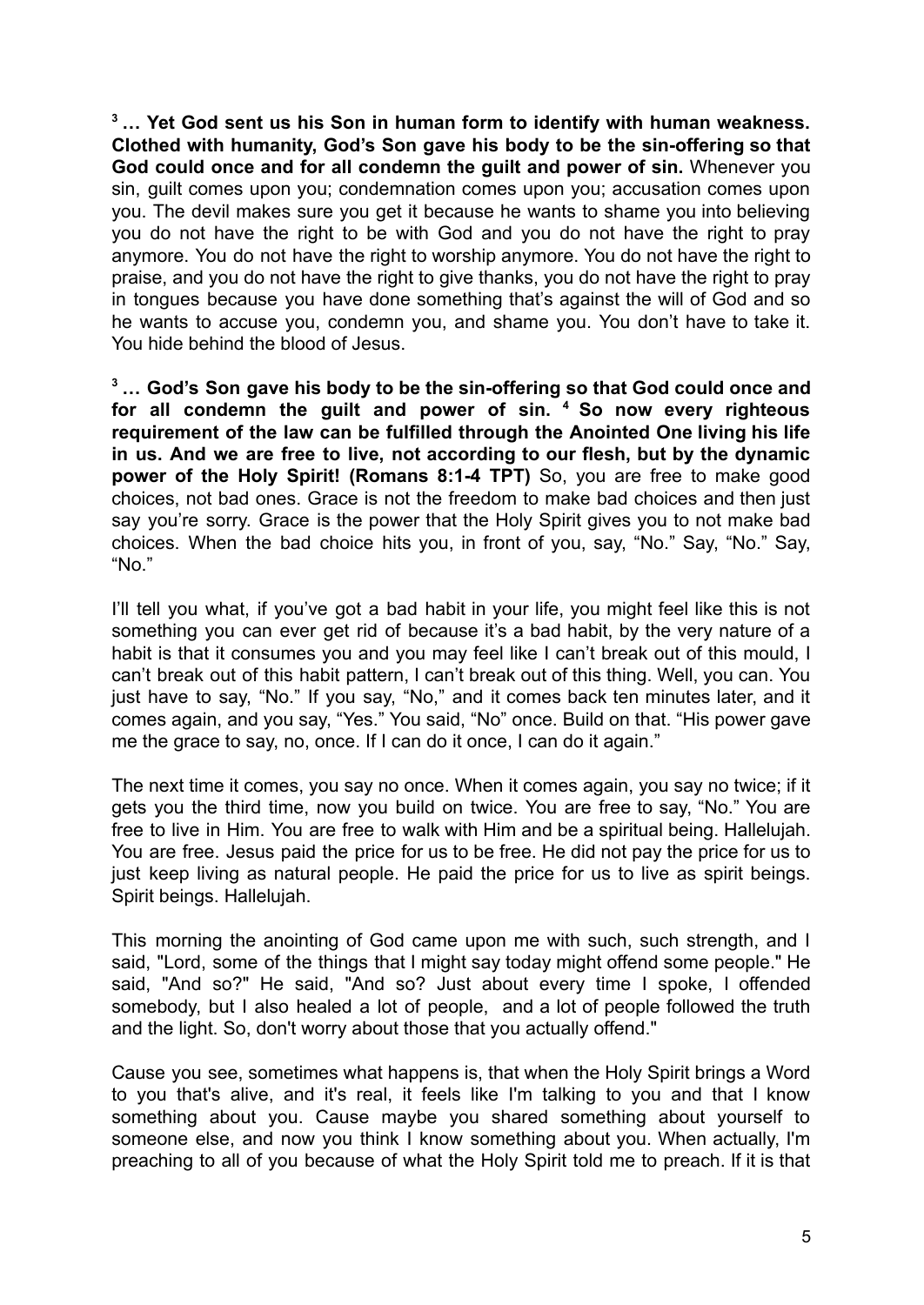personal to you, thank God! It means the Holy Spirit is doing His job, and I'm hopefully doing mine as good as I can. Hallelujah. Praise the Lord.

So, over the weeks, I've shown you some slides, and I want to just run through them very quickly if we can go to the oneness slide. So, you remember this oneness slide. Ok so, on this slide over here this is someone who lives a God-life. God is the centre of his world. He's made the choice for him to be saved. He says I'm becoming like You God, and I am ready to receive my assignment. The person that lives like this will begin to live as the Ecclesia Church because they understand the ruling and reigning through unity and through the love of God and the power of God. For them, what happens is that when they touch relationships in life, when they touch finances in life, when they touch a career, when they touch things in life, they do it through the mindset of someone who understands what God wants. Not what they want.

When they touch the world system, the world system is through the filter of, I'm living my life for God, and I'm living my life for God in assignment, with the Church of the Lord Jesus Christ, which is all of you. I know I'm connected to the Church, I'm in the church, I'm functioning in the Church. I know that I'm supposed to be in the Church, planted in the church. Living in the church with my gifts and my callings. Now when I touch the world system, the world system has no hold on me and then the prayer that Jesus prayed over His disciples in John chapter 17, He said, "Father, I don't ask You to save them from the evil one but to keep them from the evil that's in the world."

The devil is always going to be there, but you don't have to be touched by him, if you live in the right place, with the right motive—the right way. If you're a self-oneness Christian, a self-oneness Christian says, "I'm a Christian, but I want to live for myself. I want to make all my life decisions about myself, with myself, for myself. That kind of person makes Church a part of their life and actually Church might become quite a big part of their life, but it's still only a part of their life, and they say, "Lord, we're happy to hear what God has to say through the pastor, but when it comes to my financial decisions; when it comes to my education decisions; my career decisions; everything else, I don't want You involved. I don't want the Church involved. I don't want You involved in it. I want to do that."

There's been a lot of teaching over the years, and believe me, I've heard it a lot. People say, "God gave you a brain, so use it. You don't have to ask God for anything. He gave you a brain. Use your own brain." Well, that's good for changing a tire. I don't need to ask the Holy Spirit to please help me undo the; how do I undo this nut on the wheel so I can pull the wheel off. You know, someone else can teach you that, and that's good for going to buy groceries. Use your brain. If you're looking to buy cheaper or higher quality, go to this place, go to that place. That's what's called using your brain, but the potential of your brain is never meant for you to say how I choose to use it in my future. The potential of your brain must be, should be one that God gives you the avenue where you should use it. Huh?

So, the self-oneness Christian is very goal orientated, have their own dreams. They're very achievement orientated, and they kind of, everything is measured in their life. Everything is measured. We got to achieve this, achieve that, achieve that.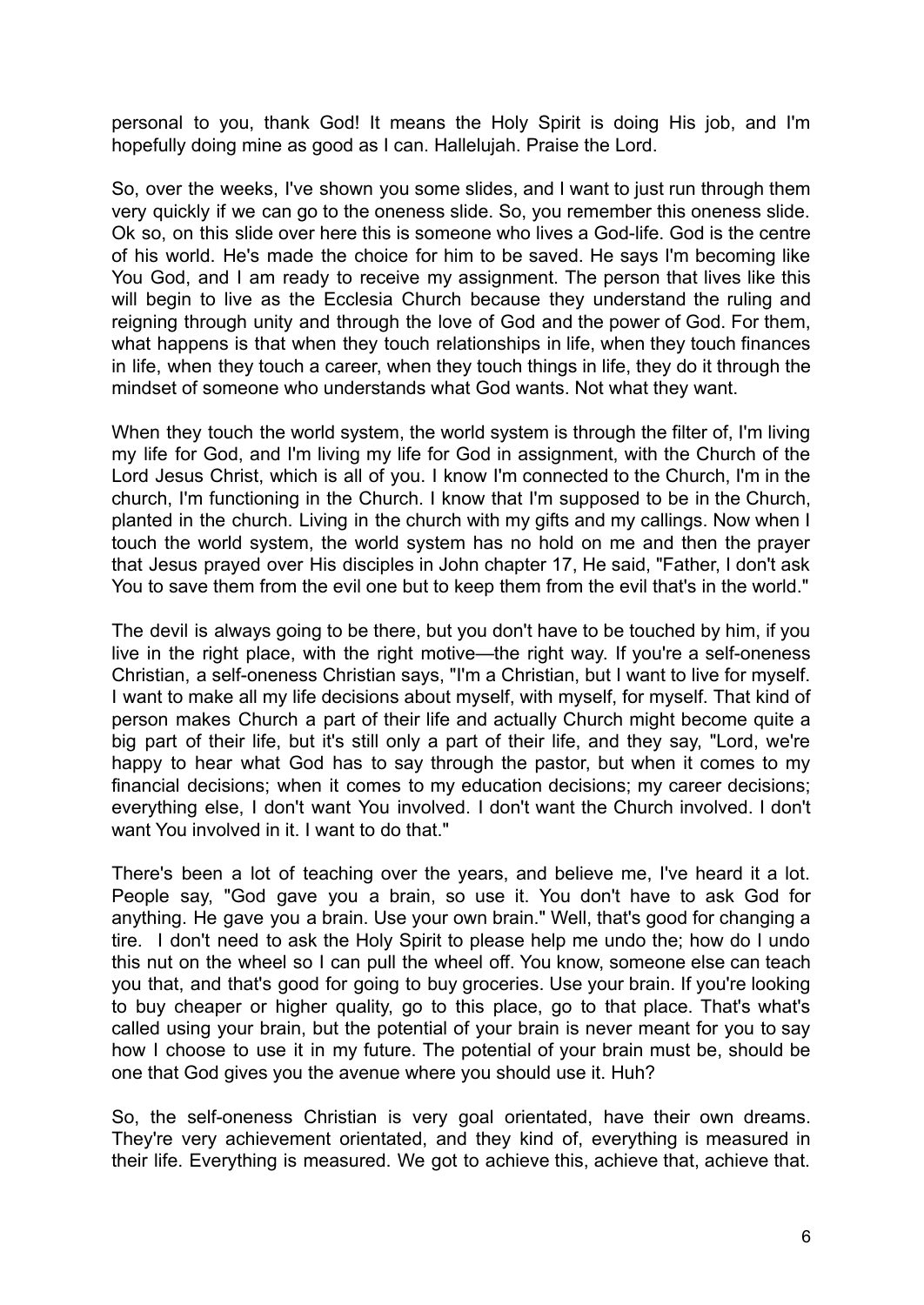We gotta get this goal, hit this goal, get this goal. We gotta do this, gotta do that. So, that's self-oneness, Christians.

When they touch the world system, what do you think the world system tells them? The world system promotes their self-oneness because the world system says, "See, if you get this degree and you get that degree and or you go and do this, or you get a job in that company, and you got this, and you know these people, and you're connected to these people, you'll see what benefits it can bring. Do you see what rewards it can bring? Do you see how secure you feel?" It's paper-thin. Ask all those people that lost their jobs because of Covid.

I used to say this from the pulpit a lot. You can be the richest guy in the world, and suddenly something can change in your life, and you would trade all your money for one thing. I used to say it so long ago that Steve Jobs was still alive. Then Steve Jobs died from pancreatic cancer, and you know he did, he literally gave millions and millions and millions of dollars to try and find a solution for pancreatic cancer or pancreatic transplants. Or whatever, so that he could keep himself alive a little longer because suddenly all of his billions meant what?

I like Apple products. Please don't bring android stuff around me. My whole life is an Apple ecosystem, but that doesn't make what Steve Jobs did spiritually significant. He lived in oneness of self doing everything that he wanted to do, but if you are a person that lives with God in your life, you will touch people, you will touch Nations, you will touch realms of spiritual life. That I'm going to get into it in a moment, and you will touch the kingdoms of the earth. You will do that as a self-oneness person, but it will all be negative to you. If you are that person that lives in the Church with the understanding of what Ecclesia is, you begin to change it because the life of God in you begins to change it, and of course, with that, there is all manner of the dominions and rule and authority and heavens and realms that you touch, and there's, I told you before, there are angelic hosts, and there are principalities and powers and rulers of darkness. You will touch both sides when you are a person that lives like this.

If we live under the banner of the self-existent one God, the Great I Am, His plans and purposes and His predestined assignment for our lives come to pass and then when we just have these few years in this clay body that eventually just goes to sleep. Our spirit man transitions to the Heavenly realm with God, and we stand before Jesus, and He is either going to say, "Well done, good and faithful servant," or I don't know what else He is going to say. I do know that there will be a time of judgement when even everybody, all Christians—when they see their lives and what they should have done while they were on the earth. God is going to show them what they did do versus what they should have done, and the Bible says that at that time of the judgement of all things, there will be a lot of weeping and wailing and gnashing of teeth and people have assumed that those are the people that are going to go to hell. No, all the people are going to have that because they're going to see what plans God had for them if they lived for him versus what they did. You don't like what I'm preaching or you love what I'm preaching.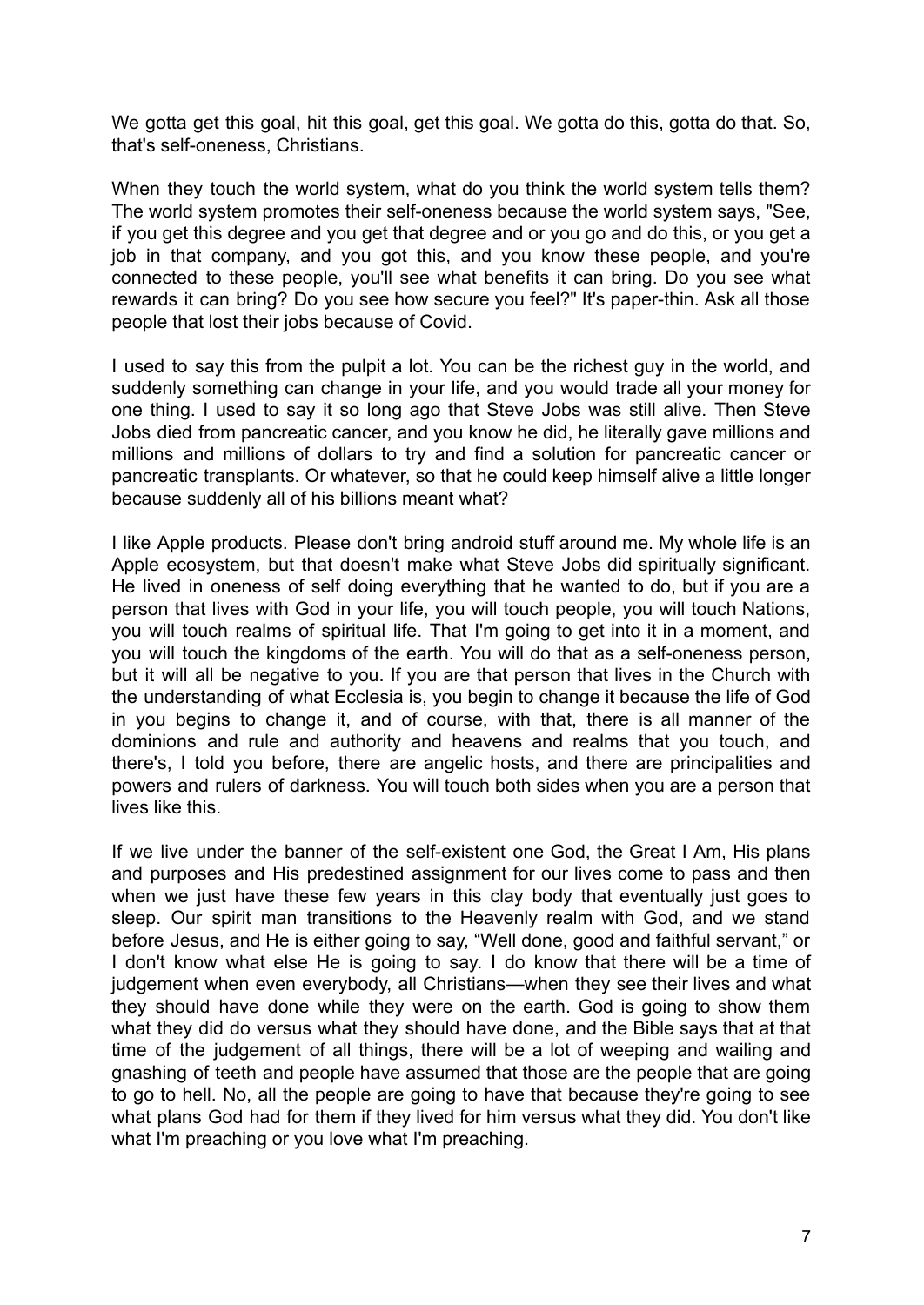For the next slide, I just want to just remind you. I believe it's the kingdom slide. No slides. There we go.



This side is the Darkness side. So, how an eternal will of God people have to contend with the law, sin consciousness, performance-based results, pride, shame, your conscience which separates you, which then wakes you want to repent, and then you repeat that cycle, repeat that cycle and eventually you can't repeat that cycle too many times before you say enough and then you reject God and Christianity altogether.

Whereas if you're on the Light side, then you are a person who lives in His mercy and the mercy in the life of God gives you the power and the grace to become relationally with Him and with others what you're supposed to become. That gives you gratitude and thanksgiving, and it allows you to integrate with each other and with God because He's giving you the power to do that. Then you have a recognition of what the Church is and what's going on, and then it allows you to renew so you can obey. Then you can respond and follow, and you walk in the Light. When that cycle repeats, you respond, and you follow, you respond, and you follow because you obey. Hallelujah. Praise the Lord.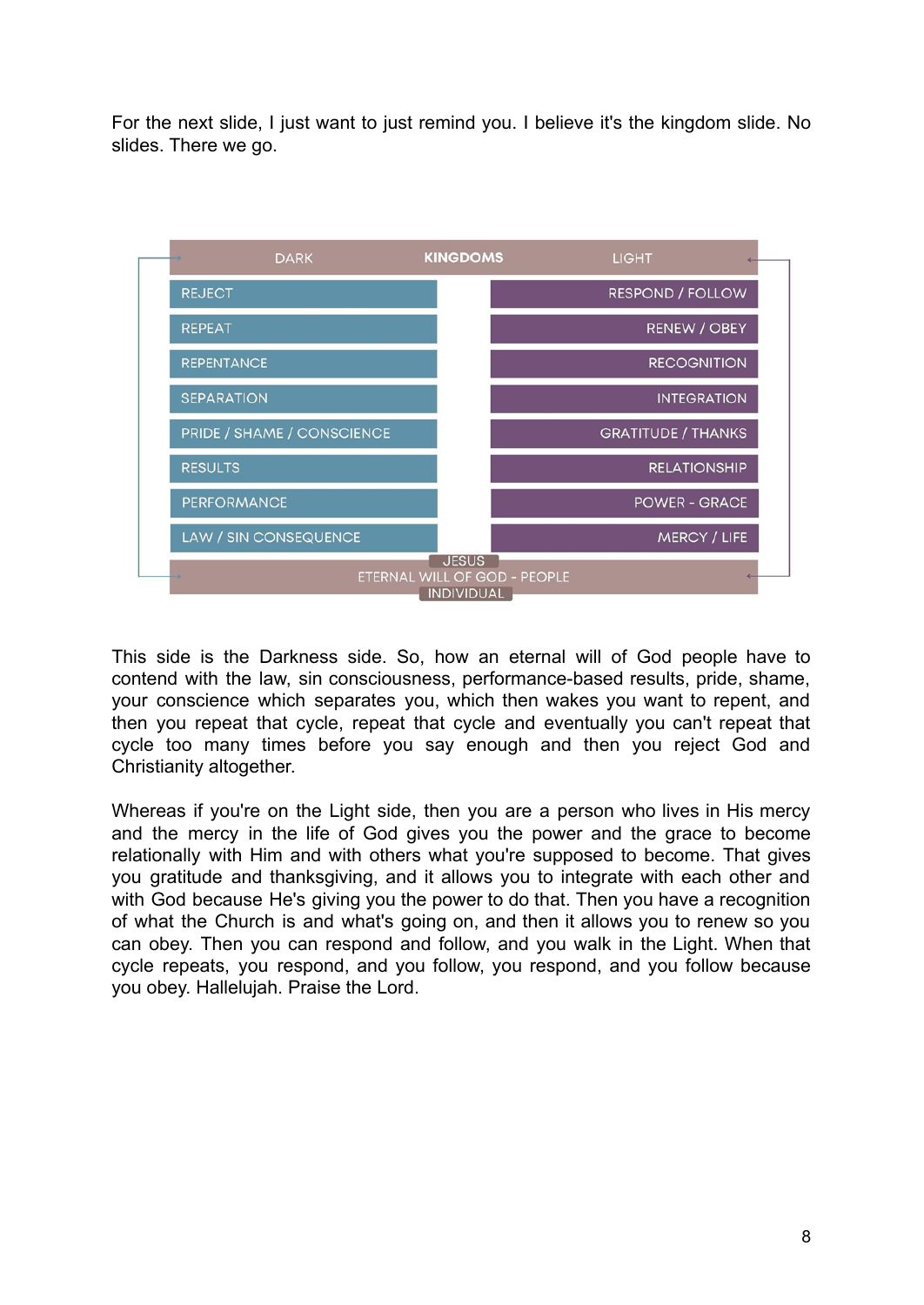

Then this person is—the next slide is the Ecclesia slide. I put it this way that the Eternal will of God, which is the people, Church revealing Jesus. You have overcoming Christians on this side and you have Christ-life in the Ecclesia, but the devil has a plan also, and the devil's plan is to bring destruction, and he does it how? Compromise, division, self will, the knowledge problem. I have talked about that previously. Alternate God's, money is one of them; careers are another thing, self achievements athletically and entertainment-wise that's another thing. He has the legitimate right to deceive you into believing all of those things are important. More important than being an overcoming Christian. Those are the things that an overcoming Christian should be overcoming, but with the Holy Spirit's help and the angels and the abundance of God, we have devotion towards Him. I think it's that side. Devotion, my printouts are the wrong way round, but devotion, love and serving God, we follow God's will. We have the words of God with power and with strength. Our words come through our worship, and our worship is in our words. Then we're able to walk in authority and honour, and when that happens, we become Christ-like, Christ-life, overcoming Christians, we become the Ecclesia.

Even though you may, from time to time, have a self-will problem, because of the grace of God you can bring it back and say, "I'm going to use the words of God for my self-will to not be." So, sometimes you might have a knowledge problem that says, "I want to know everything before I make a decision," where the Holy Spirit is saying, "Buy this property, now." Hello. Or He might say, "Sell this, now. Or do this, now." Praise the Lord. I have already spoken much about this, so, I don't want to talk too much more about it.

I'm going to just read a little bit out of this book and if you don't mind just bearing with me as I read. It's not often that I do this, as you would know, but I felt this morning was important for me to read.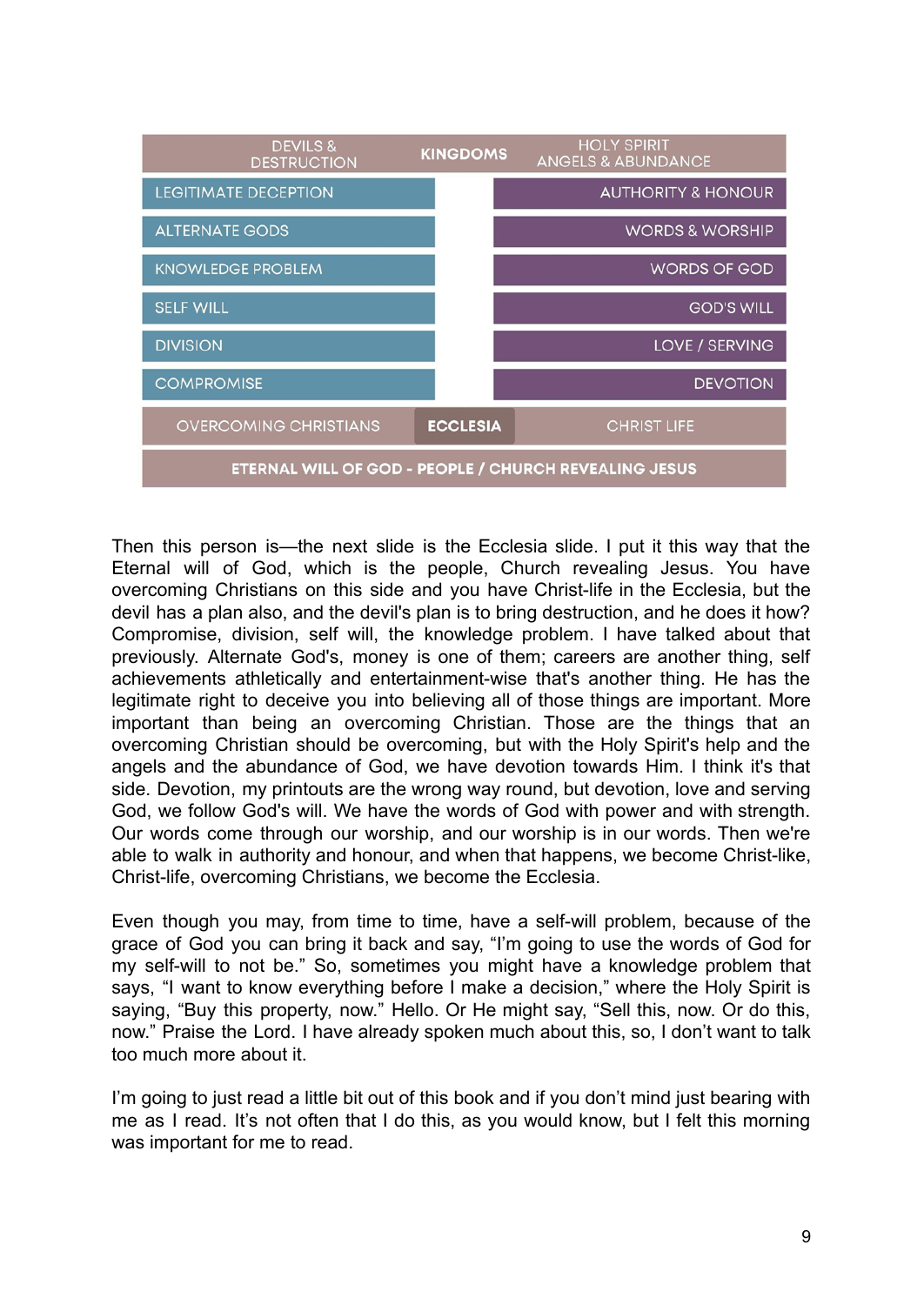*While Jesus was talking to me, an evil spirit that looked like a monkey ran between Jesus and me and spread out something that looked like a black cloud or a smoke screen. I couldn't see Jesus anymore.*

*Then the demon began jumping up and down, waving his arms and legs, and yelling in a shrill voice, "Yakety-yak, yakety-yak, yakety-yak." I paused for a moment. I could hear the voice of Jesus as He continued to talk to me, but I could not understand the words.*

*I thought to myself, "Doesn 't the Lord know I am missing what He is saying? I need to get that - it is important — but I am missing it." I wondered why Jesus didn't command the evil spirit to stop. I waited for a few more moments. Jesus continued talking as if He didn't even know the evil spirit was present. I wondered why the Lord didn't cast him out, but He didn't.*

*Finally, in desperation, I pointed my finger at the evil spirit and said, "I command you to be quiet in the Name of Jesus Christ!" He stopped immediately and fell to the floor. The black smoke screen disappeared and I could see Jesus once again. The spirit lay on the floor whimpering and whining like a whipped pup. I said, "Not only must you be quiet, but get up and get out of here!" He got up and ran away.*

*I was still wondering why Jesus had not stopped this evil spirit from interfering, and of course Jesus knew what I was thinking. He said, "If you hadn't done something about that, I couldn't have."*

*"Lord, I know I misunderstood You! You said You couldn't do anything about it, but You really meant that You wouldn't."*

*"No," He said, "if you hadn't done something about that spirit, I couldn't have." "But Lord, You can do anything. To say You couldn't is different from anything I've ever heard preached or preached myself. That really upends (upsets) my theology." "Sometimes your theology needs upending (upsetting)," the Lord answered.*

*I said, "Lord, even though I am seeing You with my own eyes, even though I hear your voice speaking to me as plainly as any voice I have ever heard, I cannot accept that unless You prove it to me by the Word of God. For the Word says, '...In the mouth of two or three witnesses shall every word be established' (2 Cor. 13:1). I will not accept any vision, I will not accept any revelation, if it cannot be proved by the Bible."*

*Instead of becoming angry with me for saying this, Jesus smiled sweetly and said, "I will give you not just two or three witnesses; I will give you four witnesses." I said,* this is the author, *I said, "I have read through the New Testament 150 times and many portions of it more than that. If that is in there, I don't know about it."*

He's telling Jesus, Who is the Word. Like, "I read it 150 times and You are the One that is the Word…" Ja… Does that sound like sometimes how we behave? Our theology, more important to us.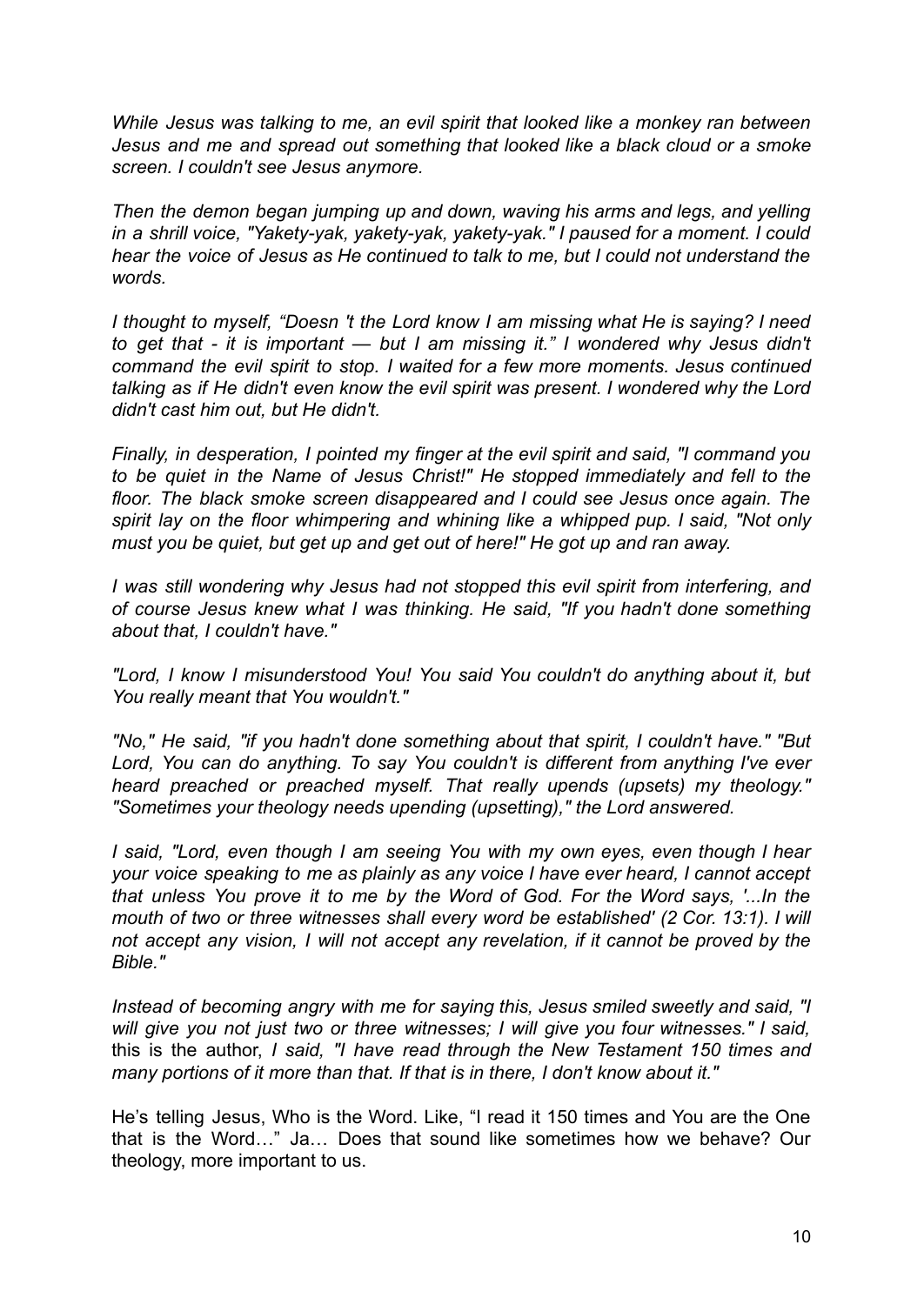*"Son, there is a lot in there you don't know," the Lord pointed out. "There is not a single place in the New Testament where believers are ever told to pray against the devil and I will do anything about him. There is not one instance in any of the epistles written to the churches that said to tell God to rebuke the devil or do something about the devil. If they do, they 're wasting their time. God has done all He is going to do about the devil for the time being until the angel comes down from heaven, takes the chain and binds him, and puts him into the bottomless pit.*

*"Every writer of the New Testament in writing to the Church always told the believer to do something about the devil. The believer has to have authority over the devil, or the Bible wouldn't tell him to do something about the devil:*

## *Matthew 28:18-20 <sup>18</sup> ...All power [or authority] is given unto me in heaven and in earth. <sup>19</sup>Go ye therefore, and teach all nations, baptizing them in the name of the Father, and of the Son, and of the Holy Ghost: (Matthew 28:18-19)*

And that's why I am baptising you today, because this is His instruction to do that, I believe that everybody that is getting baptised, even though you may have been baptised before, there is a new level of authority that is coming upon your life. There is a new level of strength and capacity and capability spiritually, which is why I have gone at length to make sure and to give people the opportunity to understand why they are being baptized in water. Hallelujah.

You know, if you've never had a faith testimony, then it is very difficult for you to have a testimony against the devil of how your faith overcomes a situation. Many many people have never understood what it was when they were water baptised and came up, what power they had in the death and the resurrection and the identity of that death and resurrection, when they were baptised. So, what happens is that they don't ever go back to that moment of baptism and say, "I died with Christ, and I've raised with Him." So, that's why I have made it available to anybody who wants to be baptised even though you may have been baptised before because this is a powerful moment that we are having in this Church. *<sup>20</sup> Teaching them to observe all things whatsoever I have commanded you... and, do, I am with you always, even unto the end of the world. (Matthew 28:20 KJV)* I'm going to stop there.

I'm going to read just one more scripture in closing today. Jesus writes in the book of one Peter chapter 5 verse 8**. <sup>8</sup> Be sober, be vigilant; because your adversary the devil, as a roaring lion, walks about, seeking whom he may devour. (1Peter 5:8 KJV)** Let's be clear. If we resist the devil, he will flee from us. You can't wait for God to do the resisting for you. He's already resisted the devil. He's already broken his power. He's already given authority to us. For us to say, we're going to wait for God to deal with it; you're going to wait a long time. What we have to do, is we have to resist the devil because he is going about as a roaring lion, seeking whom he may devour.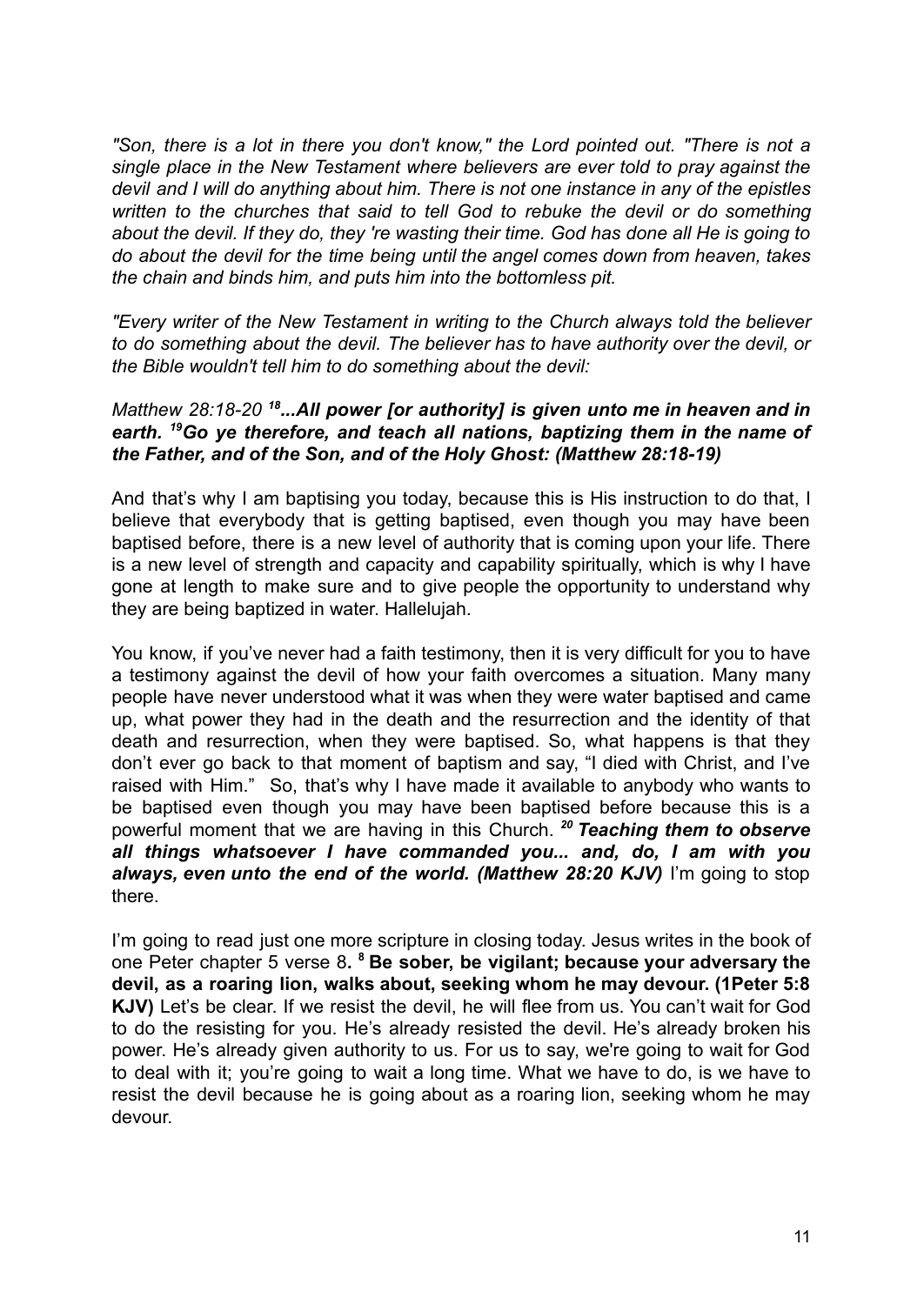Ok, so finally. Who does the devil want to devour? ALL people. He doesn't want to just devour Christians; he wants to devour ALL people. Because I've got a lot of people to water baptise today, and then I've got still something else after the end of that session. I've got a full morning this morning because my spiritual leader changed my direction, changed some of the course of my near future. I have to adapt to accommodate his invitation and his request. Praise the Lord. So, we will be away a little bit longer than we thought. So, I'm trying to get as much done today as possible.

But the devil wants to devour and destroy everything. Come on; I want to make this personal. If I cannot make this personal to you this morning, you are going to see this just as a message that I preached from the pulpit that was for someone else. That's the greatest danger that we have, is that we sit in church and say that this message is for someone else. It's for the other people in the church—this is not for me. Especially if it hurts for you to change, come on.

I'd like you to just take your index finger; either hand will do, point it at yourself like this and say, "The devil is trying to destroy me. He will if he can. The devil is trying to destroy me. He will if he can."

Where's the first point of destruction? The first point of destruction is between you and God. Don't tell me I must give my whole life to God. Don't' tell me I must give my whole life to God. I've given my whole life to this, I've given my whole life … and I've given a lot of money to charity, I give a whole lot of money to this… I'm a good person; I'm going to Heaven. Ja, but what's your personal walk with God like? Are you doing what he's told you to do? If you're not, destruction is already begun.

I was listening to one of our legacy preachers, if you like, and he was talking about flying an aeroplane. He said, "If you got a course that you got to get to, flying from one airport to another airport and you make a half a degree miscalculation on takeoff, as you are taking off, a half a degree miscalculation. Over a period of, and he was speaking in American miles. Over a period of 600 miles, that half a degree can have you a hundred miles off-course. Now, if you are fueled for one direction, and now you've gone into another direction, you may not be able to land that plane.

What the enemy of God comes to do, is he doesn't try and come with a big story about; I'm going to destroy your life. That preacher is over-dramatising. That pastor this morning that … heh, don't believe him. He's got to say that that's his job. Look, my life turned out ok. Oh really? That mindset is full of pride, it's full of self-oneness and it's already taking you away from the intimacy of God that you have no idea how good it is. Because maybe you've judged that goodness with God and mixed it up with the Church and you said, "I don't need the religious order." Neither do I. I hate religious order. Can I say that again, please? I hate religious order. Because religious order means that there is an order that you need to follow, and only through the order that you follow are you accepted by the order.

Jesus didn't come to die for us to have a religious order. He came to die, to have a personal relationship. So, the devil has come to first destroy your walk with Him,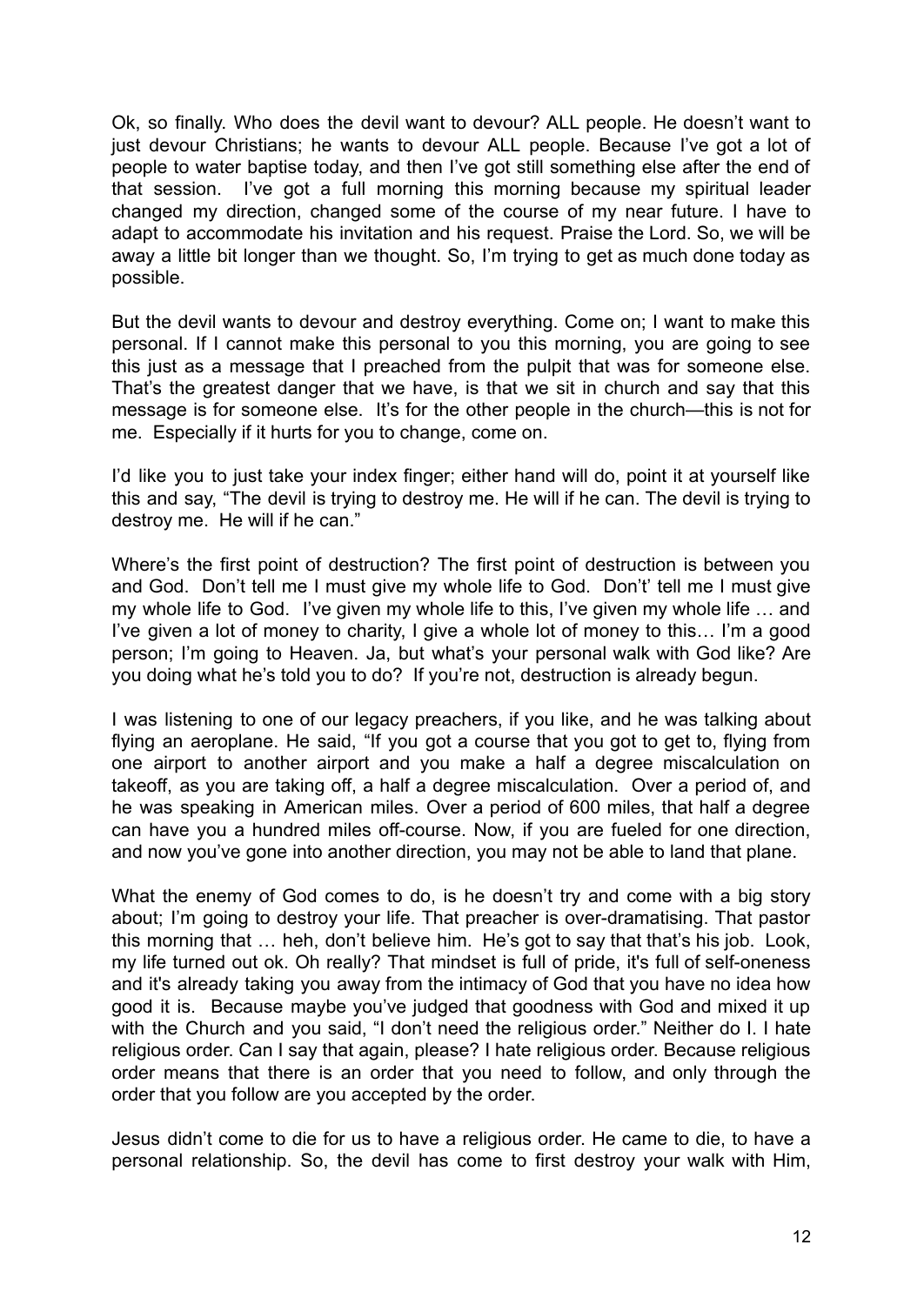because if he can stop you with communicating with God; if he can stop you from having a daily personal relationship, where day by day you give thanks; day by day you are grateful to God; day by day you're saying, "Lord, what is your Bible saying?" You read the Bible, and you and you take that Bible verse, and you speak it out in your day, and you make your walk with God a living relationship. Destruction has already happened.

Because what decisions you make for yourself in your self-life is so way off course from the one that God has destined for you. So, where is the airport that God wants you to land in? It's 100 miles away from where you are. Where is the next fueling station? It's 100 miles away from where you are. Where is the next abundance, the life, the blessing, the order of God, all of the things that you are supposed to be getting all your life? Where is it? It's 100 miles away. Because the devil will not tell you as you are taking off, "Half a degree correction; half a degree correction.'' In fact, he is going to say, "You're half a degree… you got to go off course here because that course you plotted is not right." He is going to try and deceive you half a degree at a time.

He is not going to come with all of his darkness and all of his stuff and try and wipe you out in one shot. It's going to be subtle—little bit by little bit. "Watch as much TV as you'd like. Drink as much as you want to. Eat what you like. Go where you like." What is it? Whatever-whatever. "It won't do you that much harm; spend on your credit card now. Buy what you want now." "Ah yes, I really want this new… and I really need this new washing machine, hey. My old one is fifteen years old; I need this new one." "Spend on your credit card now; get it now. You don't have to wait." "After all, I have a good credit rating. Let me do it now."

Then suddenly you find out the interest rates that you had when you bought it went from, I don't know, fifteen per cent to twenty per cent on the credit card. Now suddenly, you are on the limit of what you can have every month. You think the devil is going to say to you, "Don't buy this now. You're going to be in debt, and believe me, I'm looking after you, don't enter the world system, the darkness of this world. So, don't go there." Do you think the devil is going to tell you that? No.

There is only one person that is going to tell you that; it is the Holy Spirit. He is going to say, "Don't do that; don't do that. It is going to get you into trouble later, don't do that." Come on, who wants to be a self-oneness Christian or a Christian that says, "I am living in God. I am living with God. I am going to follow God's assignment for my life, and I am going with Him. The Holy Spirit will talk to me, and the Word of God will talk to me, and I will have moment-by-moment and day-by-day, I will have a real personal, intimate relationship with Him, and then I will also understand what it means to live in a church with people that are also doing that. Hallelujah.

I want to leave you with this message today that when we have, and we go, and we baptise people, and they go through the waters, this is a spiritual thing that is happening. It is not just because your head is going under the water, and you are coming up. This is a deeply spiritual thing that is happening. It's so spiritual that when you come up out of the water, you can stand renewed in your purpose with life,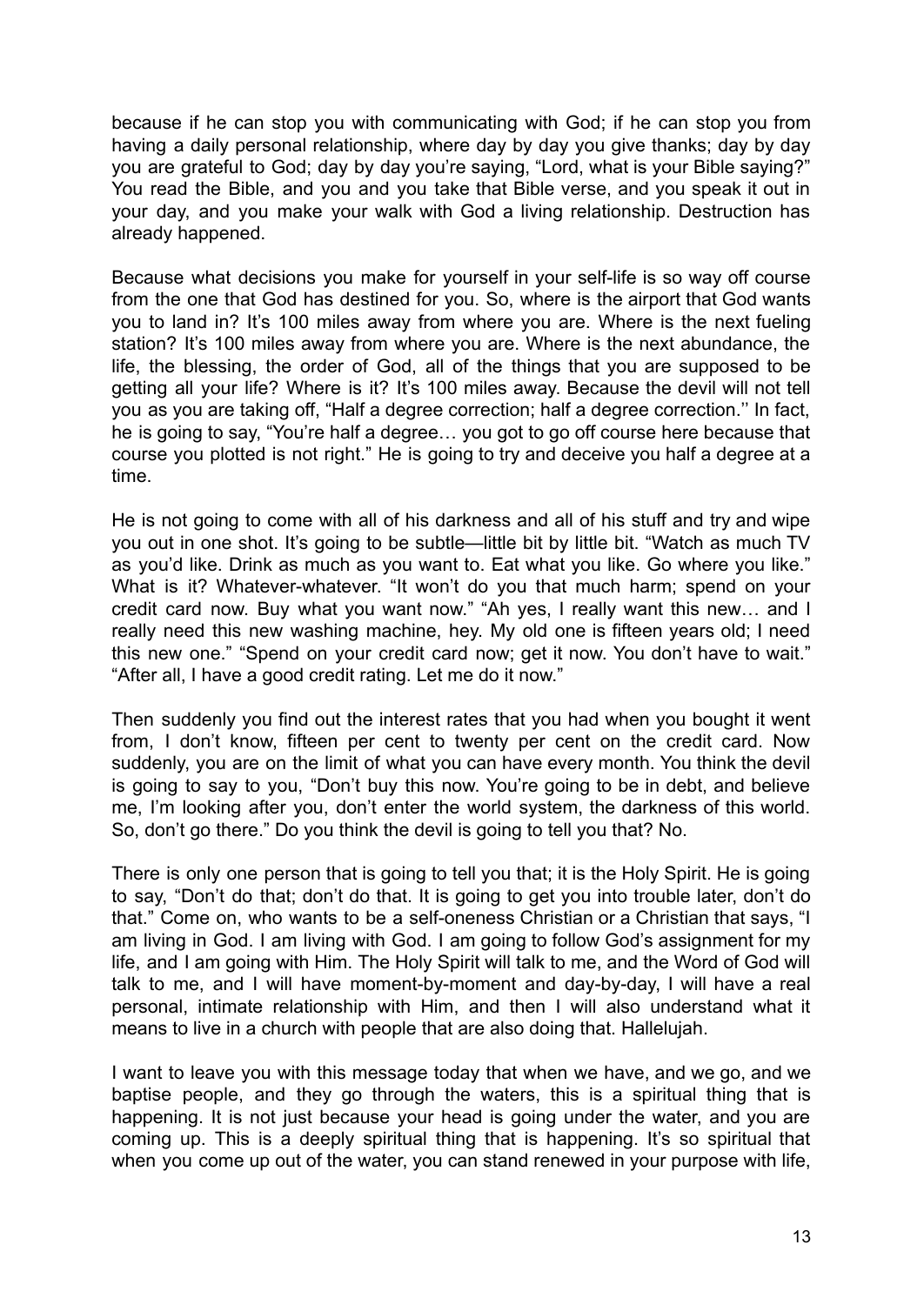and you can say, "I have died with Christ, and I am resurrected with Him. Now I walk into my resurrection life, and I walk with Him, and I allow Him to be the one who leads me in everything. I am not distracted by all these natural realm things because the death of Jesus and His resurrection is my power, and with that power, I say to the devil I resist you when you come against my money, and when you come against my relationships, and against my thoughts and against my desires and against everything that you are trying to bring. I resist you, devil, in the name of Jesus!"

He might say to you, "But you don't have any right to resist me like that." You say to him, "I died with Him, and I was resurrected with Him, I have every right, that is all the right…" "Yah but your behaviour pattern…" "It died with Jesus, and it is resurrected with Jesus." "Yah, but you did yesterday after you were baptised." "That person died and was resurrected; I am just getting rid of the old habits." It's a deeply spiritual… "Ah, but your habits are still holding on to you." "They are coming off of me because I died with Him, and I was resurrected with Him, and the same way sin has no power over Jesus' body, sin has no power over my body." "Ja, but you sinned yesterday, last night, man." "That doesn't matter; that person is busy getting rid of that old rubbish. Because I died with Him, I am resurrected with Him." Hallelujah. Praise Jesus.

I am just going to say one more thing; it is in my spirit now. Let me tell you, there is a lot of people in the world that has got a lot to say about sex. I want to tell you something, that if you are wanting to have sex the way the world says you should have sex, you are allowing the enemy of God that has come to destroy your life; to destroy your relationship, married or not.

Sex is meant to be a beautiful thing in marriage. In fact, in marriage, it's meant to be the most beautiful thing you could ever wish for. It's the most intimate union, the most blessed, beautiful, pleasurable union you can have in marriage, and in marriage, if you do it with God, not only do you bring God's blessing to it, you bring all of what He knows about your body. If you want to have a more fulfilling relationship with sex in your marriage, don't ask the world; ask God and ask God together with your marriage partner. He knows more about the man or the woman you married than you ever will. If you're in the Word, and your relationship with each other is in God, it becomes honourable, and the minute it's honourable, all things are permitted in the marriage bed, and it becomes powerful. Wow, it's quiet now. Hallelujah.

I want to say this to you, finally; if sex is a problem, or sexual patterns, behaviours, is a problem, in death and resurrection, you resurrect the life of Christ in your relationship. Whatever troubles you have now, you can call on God to resurrect them. You can call on God to resurrect them, just in the same way as He redeemed them; He can resurrect them.

"Well, Pastor John, how do you have sex that way?" It's not for this morning's session; there's little ones around here. We'll have a different session for that one day. Where young and old alike can attend, and we'll tell you some straight, straight talk. Hallelujah.